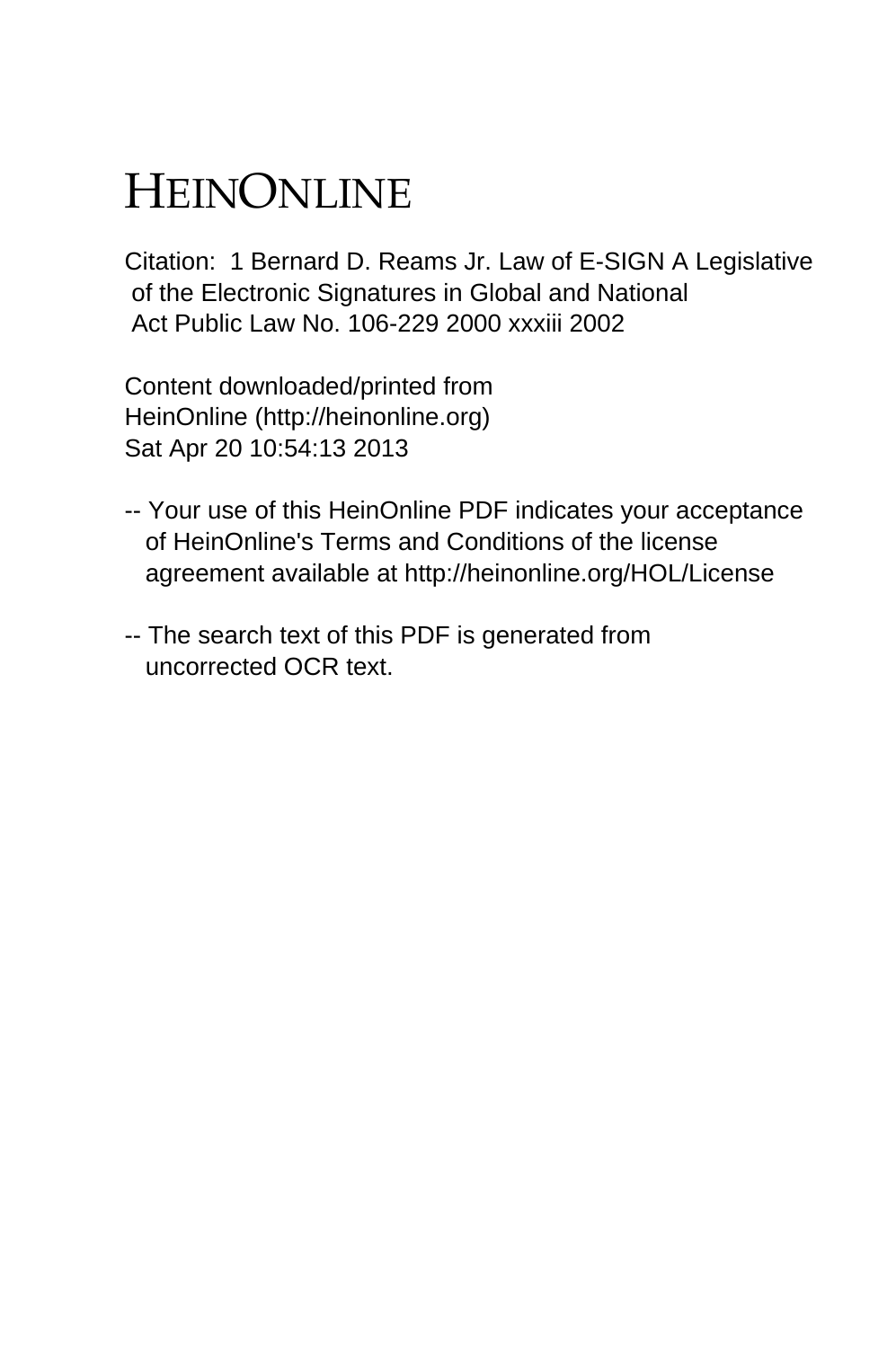## **The Electronic Signatures in Global and National Commerce Act: A Selective Bibliography (in Reverse Chronological Order)**

- Christine Gregoire, *Law Enforcement Challenges in Cyberspace, 35* PROSECUTOR 18 (Oct. 2000).
- Michael R. Arkfeld, *E-mail-Revisiting Security Issues,* 37 ARIZ. ATT'Y 12 (Sept. 2000).
- Victoria A. Cundiff, *Trade Secrets and the Internet: How to Avoid Disaster,* 616 PLI Pat. 217 (Sept. 2000).
- Mark D. Gursky, *Liberalization of High Performance Computer Export Controls Under the Clinton Administration: Balancing National Security and Economic Interests,* 49 CATH. U. L. REV. 975 (2000).
- William M. McGlone & Michael L. Burton, *Economic Sanctions and Export Controls,* 34 INT'L LAW. 383 (2000).
- Ronald Backes, *Freedom, Information, Security,* 10 SETONHALLCONST. L.J. 927, (2000).
- Peter K. Hoffnann, *Cracking the Department of Commerce's Encryption Export Regulations,* 6 B. U. J. Sci. & TECH. L. 15 (2000).
- Edward J. Radio, *U.S. Encryption Export Regulations Enter the Twenty-First Century,* 17 COMPUTER LAW., NO. 6, at 31 (June 2000).
- Paul Nelson & Harry Eddis, *Securities Law and the Internet: An International Perspective, on E-Commerce,* 1188 PLI Corp. 449 (June 2000).
- James W. Butler, III, *Safe and Legal E-Commerce: Legal and Regulatory Issues Raised by the Use and Export of Encryption Technology,* 611 PLI Pat. 935 (June 2000).

#### xxxiii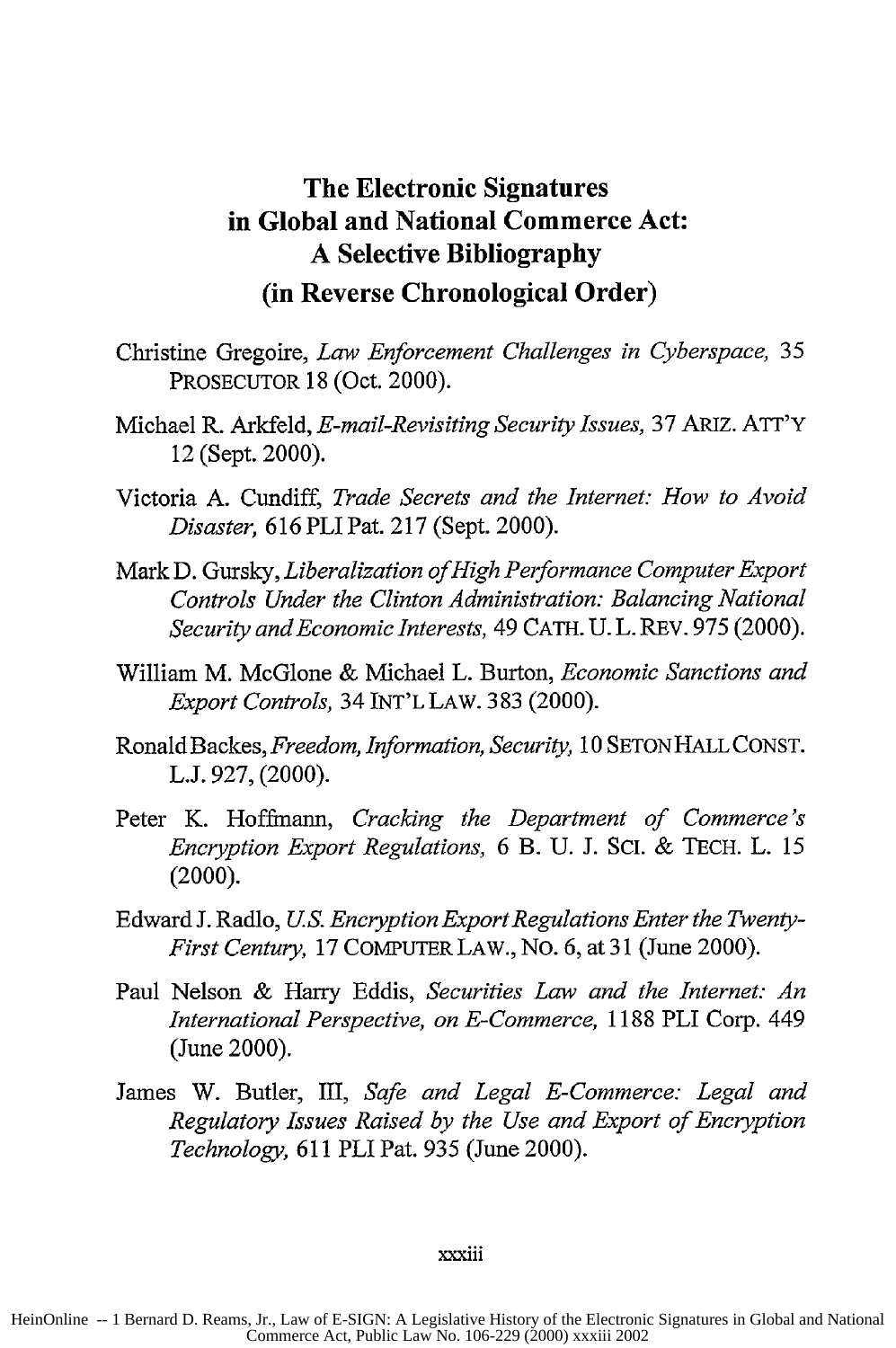- Charles R. Merrill, *Public Key Infrastructure (PKJ) for Security on the Internet,* 608 PLI Pat. 237 (June 2000).
- Symposium, *Encryption Source Code and the First Amendment, 15* BERKELEY **TECH.** L.J. 713 (2000).
- D. Forest Wolfe, *The Government's Right to Read. Maintaining State Access to Digital Data in the Age of Impenetrable Encryption, 49* EMORY L.J. 711 (2000).
- Hillary Victor, *BigBrotherls at Your BackDoor: An Examination of the Effect of Encryption Regulation on Privacy and Crime,* 18 J. MARSHALL J. COMPUTER & INFO. L. 825 (2000).
- Katherine A. Moerke, *Free Speech to a Machine? Encryption Software Source Code Is Not Constitutionally Protected "Speech "under the First Amendment,* 84 M1NN. L. REV. 1007 (2000).
- Shawn W. Potter, *Opening Up To Open Source,* 6 RICH. J.L. & TECH. 24 (2000).
- Evelyn M. Sommer, *Patent Protectionfor MathematicalAlgorithms and Business Processes,* 589 PLI Pat. 113 (Feb. 2000).
- Symposium, *The Legal and Policy Foundations of a Global* **E-***Commerce System,* 17 ARIZ. J. INT'L & COMP. L. 199 (2000).
- Symposium, *International Trade and E-Commerce: Frameworkfor the Future,* 17 ARIZ. J. INT'L & COMP. L. 211 (2000).
- Symposium, *Legal Issues in Electronic Commerce in the Western Hemisphere,* 17 ARIZ. **J. INT'L** & COMP. L. 219 (2000).
- Amelia H. Boss, *Searching for Security in the Law of Electronic Commerce,* 588 PLI Pat. 401 (Jan. 2000).
- Charles Merrill, *Using Public Key Infrastructure (PK) as a Contract Law Strategy in E-Commerce,* 588 PLI Pat. 467 (Jan. 2000).
- Richard D. Harris, *Electronic Commerce-Understanding the Pitfalls andPerils,* 588 PLI Pat. 589 (Jan. 2000).

#### xxxiv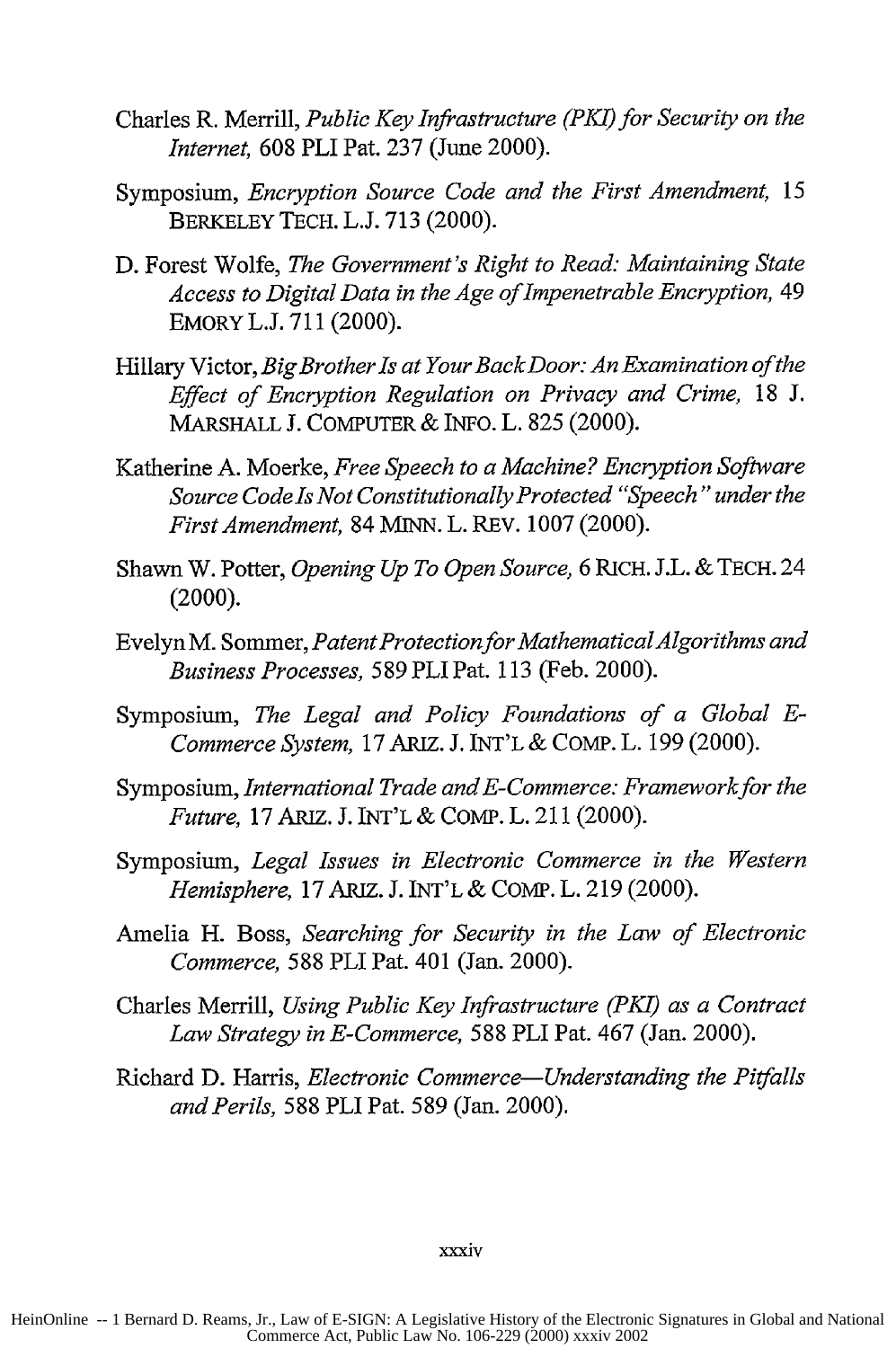- Danice M. Kowalczyk, *Avoiding Intellectual Trespass in the Global Marketplace: Encryption & Privacy in E-Commerce, 5* VA. J.L. & TECH. 2 (2000).
- Cecil Hunt, *Overview of U.S. Export Controls,* 798 PLI Comm. 13 (Dec. 1999).
- Cecil Hunt, *Department of Commerce Export Controls,* 798 PLI Comm. 29 (Dec. 1999).
- Peter D. Trooboff, *A Brief Primer on the International Traffic in Arms Regulations (ITAR),* 798 PLI Comm. 303 (Dec. 1999).
- Anne D. Connaughton, *Exporting to Special Destinations or Entities: Terrorist-Supporting and Embargoed Countries, Sanctioned Countries or Entities,* 798 PLI Comm. 369 (Dec. 1999).
- Larry E. Christensen, *Technology and Software Controls Under the Export Administration Regulations,* 798 PLI Comm. 433 (Dec. 1999).
- Cecil Hunt, *Department of Commerce Controls on Reexports and Other Activity Board,* 798 PLI Comm. 467 (Dec. 1999).
- Ira S. Rubinstein, *Export Controls on Encryption Software,* 798 PLI Comm. 501 (Dec. 1999).
- Christopher R. Wall & Thomas M. DeButts, *Encryption Export Controls,* 798 PLI Comm. 549 (Dec. 1999).
- Donald W. Smith, *Defense of Export Controls Enforcement Actions*, 798 PLI Comm. 743 (Dec. 1999).
- Stephen I. Glover, *Financial Technology and Electronic Commerce Transactions Checklist,* 1156 PLI Corp. 363 (Dec. 1999).
- Leonard T. Nuara & Howard P. Benard, *How Commerce Becomes E-Commerce,* 1156 PLI Corp. 475 (Dec. 1999).
- Paul D. Glenn, *The Law of E-Commerce in the Financial Services Sector,* 1156 PLI Corp. 771 (Dec. 1999).
- Charles R. Merrill, *Public Key Infrastructure (PKI) for Security on the Internet,* 583 PLI Pat. 253 (Dec. 1999).

#### XXXV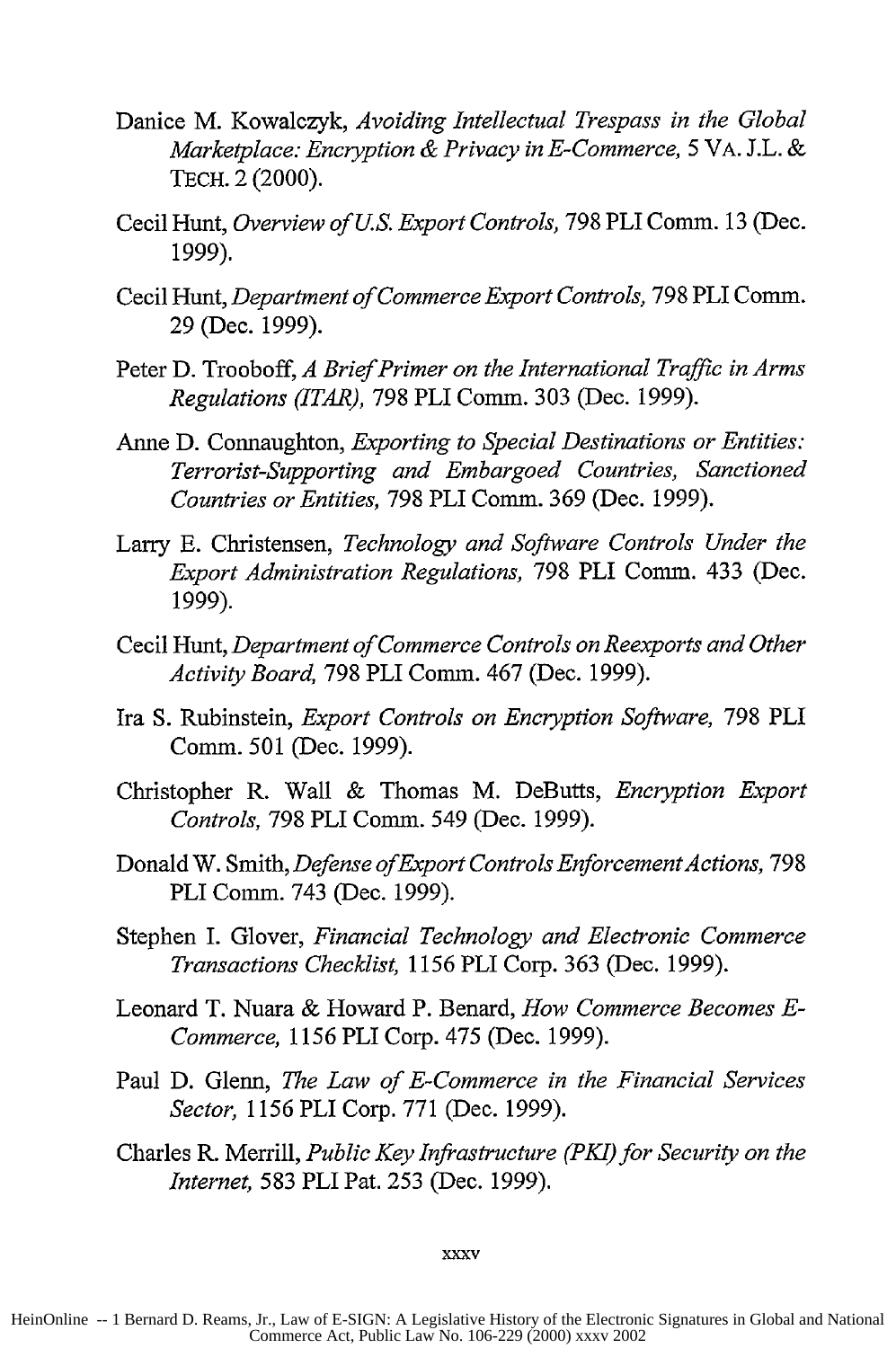- Ian C. Ballon, *The Nuts and Bolts of E-Commerce,* 53 CONSUMER FIN. L.Q. REP. 250 (1999).
- Andrew Grosso, *Mandatory Key Escrow Encryption: What's Wrong with the Government's Argument in Favor of It?,* 14 CRIM. JUST. 34(1999).
- Margaret K. Seif, *Securing E-Commerce,* 570 PLI Pat. 729 (Aug./Sept. 1999).
- Charles R. Merrill, *Using Public Key Infrastructure (PKI) as a Contract Law Strategy in E-Commerce,* 570 PLI Pat. 783 (Aug./Sept. 1999).
- William F. Fox, *International Electronic Commerce,* in *Going International: Fundamentals of International Business Transactions,* SE06 ALI-ABA 159 (July 12, 1999).
- Timothy P. Trenkle, *Economic Sanctions andExport Controls,* 33 INT'L LAW. 257 (1999).
- Shahriar Tavakol, *Digital Value Units, Electronic Commerce and International Trade: An Obituary for State Sovereignly Over National Markets,* 17 J. MARSHALL J. COMPUTER & INFO. L. 1101 (1999).
- Thomas P. Vartanian, *The Nuts and Bolts of Conducting E-Commerce,* 564 PLI Pat. 181 (June 1999).
- R.J. Robertson & Thomas J. Smedinghoff, *Illinois Law Enters Cyberspace: The Electronic Commerce Security Act,* 87 ILL. B.J. 308 (1999).
- Michael K. McChrystal, William C. Gleisner, III, & Michael J. Kuborn, *Regulating Electronic Commerce,* 72 WIS. LAW. 14 (1999).
- Charles R. Merrill, *PKIApplication #1: Digital Signatures Authenticate Identity and Message,* 565 PLI Pat. 225 (June 1999).
- Holly K. Towle, *On-Line: SelectedIssues in Contracts,* 557 PLI Pat. 715 (April 1999).
- The Honorable Porter Goss, *An Introduction to the Impact of Information Technology of National Security,* 9 DUKE J. COMP. & INT'L L. 391 (1999).

#### xxxvi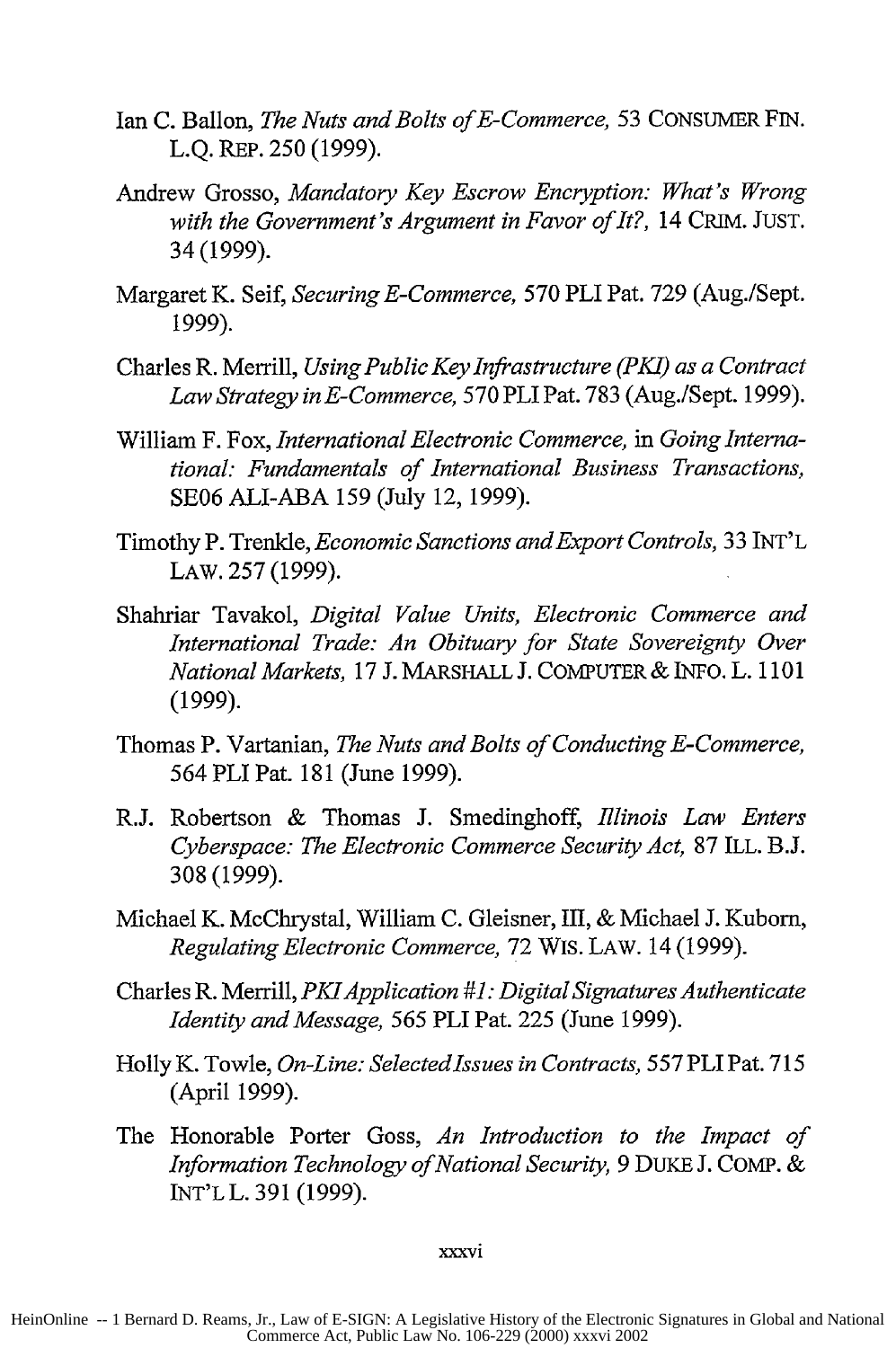- Dena R. Klopfenstein, *Deciphering the Encryption Debate: A Constitutional Analysis of Current Regulations and a Prediction for the Future,* 48 EMoRY L.J. 765 (1999).
- Kurt M. Saunders, *The Regulation ofInternet Encryption Technologies: Separating the Wheat from the Chaff,* 17 J. MARSHALL J. COMPUTER & INFO. L. 945 (1999).
- John R. Austin, *The Law of Electronic Commerce and Digital Signatures: An Annotated Bibliography,* 17 J. MARSHALL J. COMPUTER & INFO. L. 1043 (1999).
- Marcus Maher, *International Protection of U.S. Law Enforcement Interests in Cryptography,* 5 RICH. J.L. & TECH. 13 (1999).
- Rory Zack Fazendeiro, *Criminal Law,* 4 ROGER WILLIAMS U. L. REV. 829 (1999).
- E. Franklin Haignere, *An Overview of the Issues Surrounding the Encryption Exportation Debate, Their Ramifications, andPotential Resolution,* 22 NOVA L. REV. 585 (1999).
- Karim K Shehadeh, *The Wassenaar Arrangement and Encryption Exports: An Ineffective Export Control Regime that Compromises United States' Economic Interests, 15* AM. U. INT'L L. REv. 271 (1999).
- Nan Hunter, Nadine Strossen, & Jed Rubenfeld, *Contemporary Challenges to Privacy Rights,* 42 N.Y.L. SCH. L. REv. 195 (1999).
- Marc S. Friedman, *Some Observations on Encryption: Plain, Simple, and Unencrypted,* 3 N.Y.U. J. LEGIS. & PUB. POL'Y 5 (1999).
- Charles Barry Smith, *Current U.S. Encryption Regulations: A Federal* Law Enforcement Perspective, 3 N.Y.U. J. LEGIS. & PUB. POL'Y 11 (1999).
- A. Michael Froomkin, *The Constitution and Encryption Regulation: Do We Need a "New Privacy"?,* 3 N.Y.U. J. LEGIS. & PUB. POL'Y 25 (1999).
- David Goldstone, *Discussing the Constitutionality of Regulating the Export ofEncryption,* 3 N.Y.U. **J.** LEGIS. & PUB. POL'Y **39** (1999).

#### xxxvii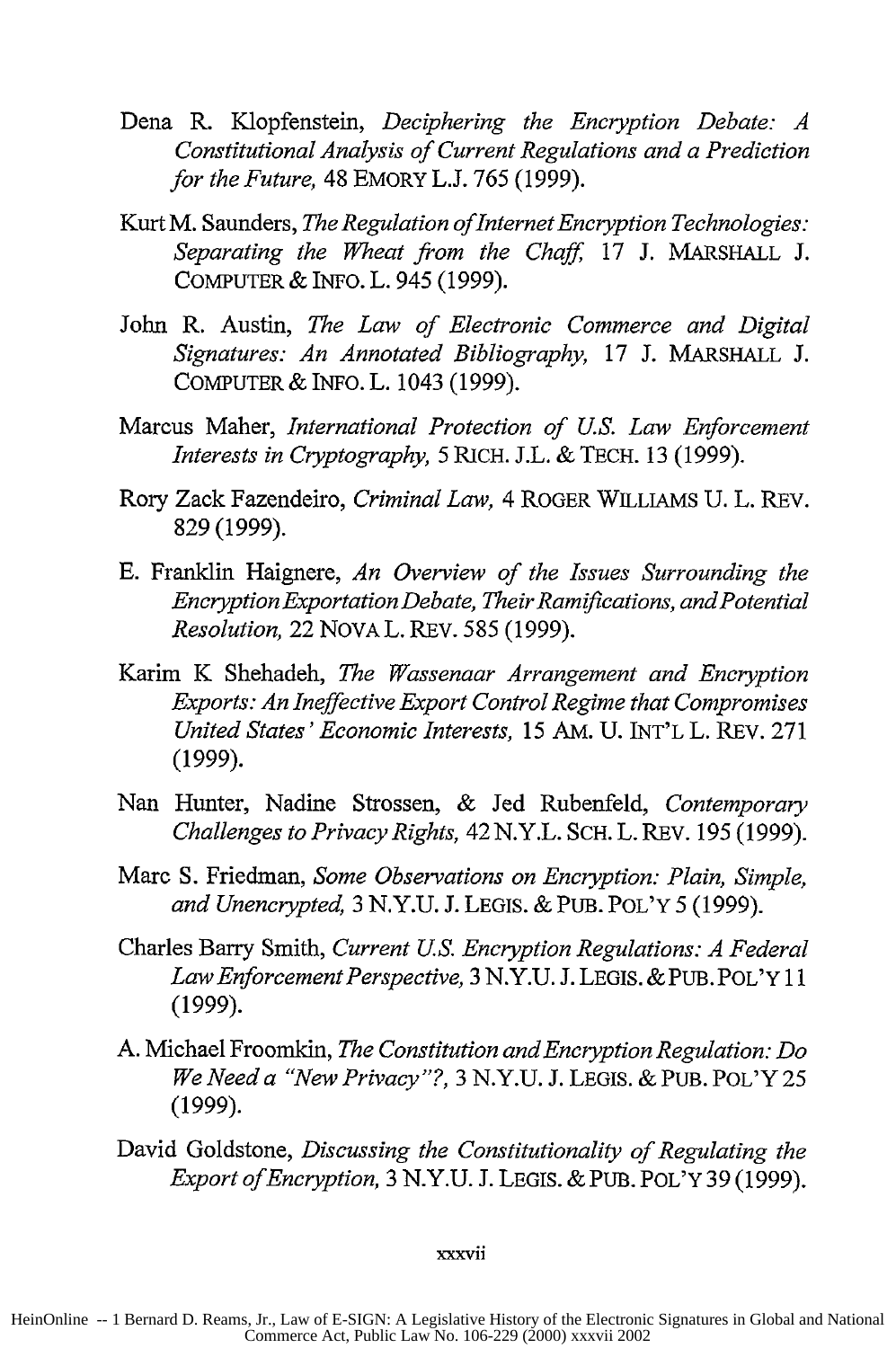- John T. Soma & Charles P. Henderson, *Encryption, Key Recovery, and Commercial Trade Secret Assets: A Proposed Legislative Model,* 25 RUTGERS COMPUTER & TECH. L.J. 97 (1999).
- David B. Walker, *Privacy in the Digital Age: Encryption Policy—A Call for Congressional Action,* 1999 STAN. TECH. L. REV. 3 (1999).
- Gwynne B. Barrett, *The Law ofDiminishing Privacy Rights: Encryption Escrow andtheDilution ofAssociational Freedoms in Cyberspace,* 15 N.Y.L. ScH. J. HUM. RTS. 115 (1998).
- Cecil Hunt, *Overview of U.S. Export Controls,* 782 PLI Comm. 17 (Dec. **1998).**
- Cecil Hunt, *Department of Commerce Export Controls,* 782 PLI Comm. 37 (Dec. 1998).
- Peter D. Trooboff, *A Brief Primer on the International Traffic in Arms Regulations ("ITAR"),* 782 PLI Comm. 303 (Dec. 1998).
- Anne Q. Connaughton, *Exporting to Special Destinations: Terrorist-Supporting and Embargoed Countries,* 782 PLI Comm. 437 (Dec. **1998).**
- Larry E. Christensen, *Technology and Software Controls under the Export Administration Regulations,* 782 PLI Comm. 437 (Dec. 1998).
- Cecil Hunt, *Department of Commerce Controls on Reexports and Other Activity Abroad,* 782 PLI Comm. 467 (Dec. 1998).
- Ira S. Rubenstein, *Export Controls on Encryption Software,* 782 PLI Comm. 507 (Dec. 1998).
- Stewart A. Baker & Elizabeth A. Banker, *The New Encryption Export Policy: The U.S. Government Rethinks Key Recovery,* 782 PLI Comm.589 (Dec. 1998).
- John Ellicott et al., *Judicial Review of Administrative Actions Under Export Laws,* 782 PLI Comm. 669 (Dec. 1998).
- Donald W. Smith, *Defense of Export Control Enforcement,* 782 PLI Comm. 789 (Dec. 1998).

#### Xxxviii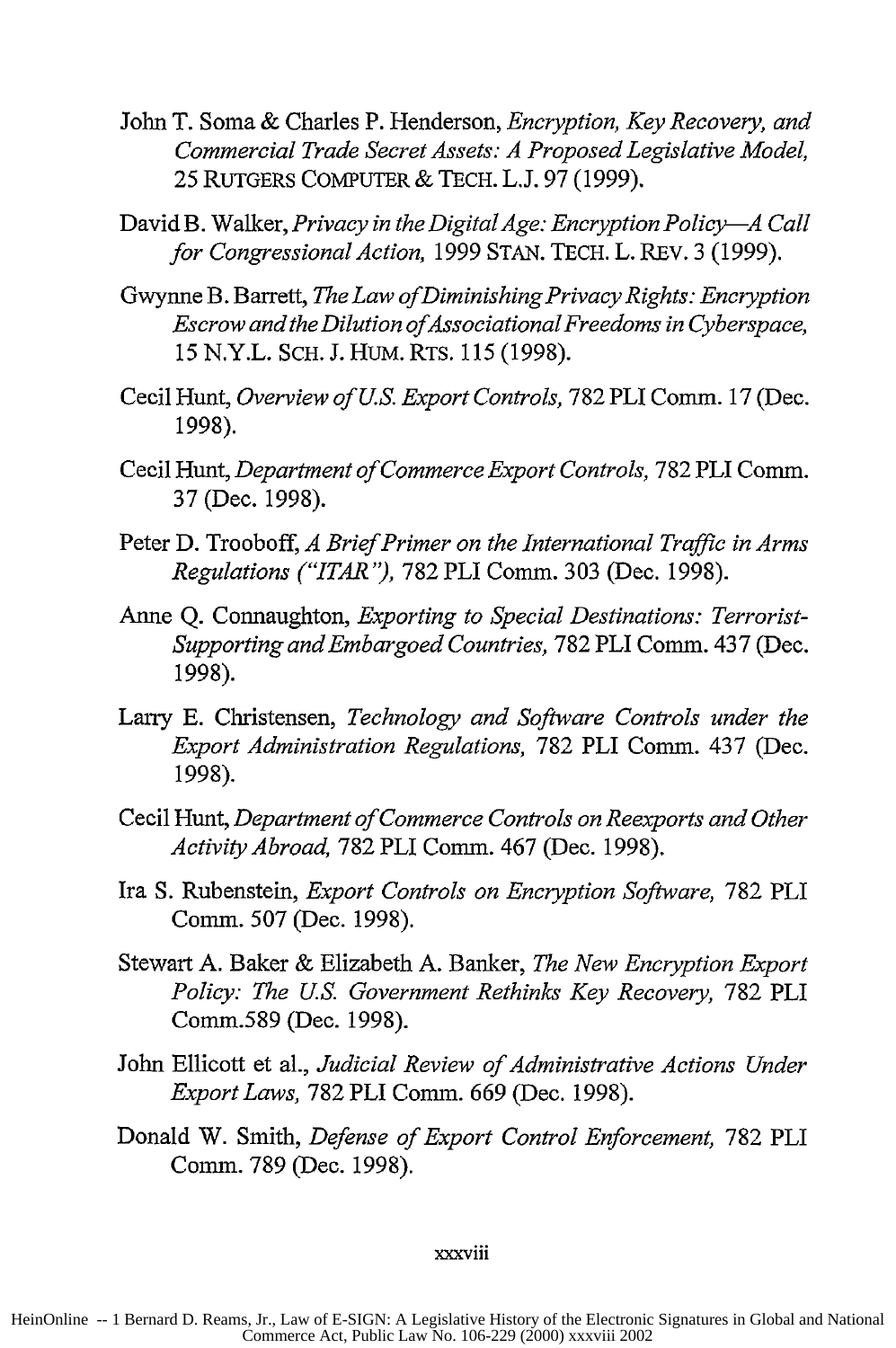- Daniel R. Rua, *Cryptobabble: How Encryption Export Disputes are Shaping Free Speech for the New Millennium,* 24 N.C. J. INT'L L. & COM. REG. 125 (1998).
- *Encryption Software Not Entitled to First Amendment Protection, 15* COMPUTER LAW. 28, n. 9 (Sept. 1998).
- Wynn H. Segall, *Running on Empty: US Economic Sanctions and Export Controls in 1997,* 32 INT'L LAW. 271 (1998).
- Mai-Tram B. Dinh, *The U.S. Encryption Export Policy: Taking the Byte Out of the Debate,* 7 MINN. J. GLOBAL TRADE 375 (1998).
- Symposium, *Encryption and Freedom ofSpeech,* 8 SETON HALL CONST. L.J. 745 (1998).
- Mike Tonsing, *Deciphering the Encryption Debate,* 45 FED. LAW. 20 (May 1998).
- *United Kingdom Proposes Law Enforcement Access to Encrypted Email,* 10 J. PROPRIETY RTS. 25, n. 5 (May 1998).
- Kenneth P. Weinberg, *Cryptography: "Key Recovery" Shaping Cyberspace (Pragmatism and Theory), 5* J. INTELL. PROP. L. 667 **(1998).**
- Michael S. Baum & Warwick Ford, *Public Key Infrastructure Interoperation,* 38 JURIMETRICS J. 345 (1998).
- Emily Frye & Randy V. Sabett, *Key Recovery in a Public Key Infrastructure,* 38 JURIMETRICS J. 485 (1998).
- James D. Polley, *IV., Capital Perspective,* 32 PROSECUTOR 40 (Apr. 1998).
- *Industry Giants Agree on Encryption for Entertainment Products, 15* COMPUTER LAW. 31, n. 3 (Mar. 1998).
- Jeffrey H. Matsuura, George B. Delta, *Export Controls,* 10 J. PROPRIETY RTS. 2, n. 3 (Mar. 1998).
- J. Terrence Stender, *Too Many Secrets: Challenges to the Control of Strong Crypto and the National Security Perspective,* 30 CASE W. RES. J. INT'L L. 287 (1998).

#### xxxix

HeinOnline -- 1 Bernard D. Reams, Jr., Law of E-SIGN: A Legislative History of the Electronic Signatures in Global and National Commerce Act, Public Law No. 106-229 (2000) xxxix 2002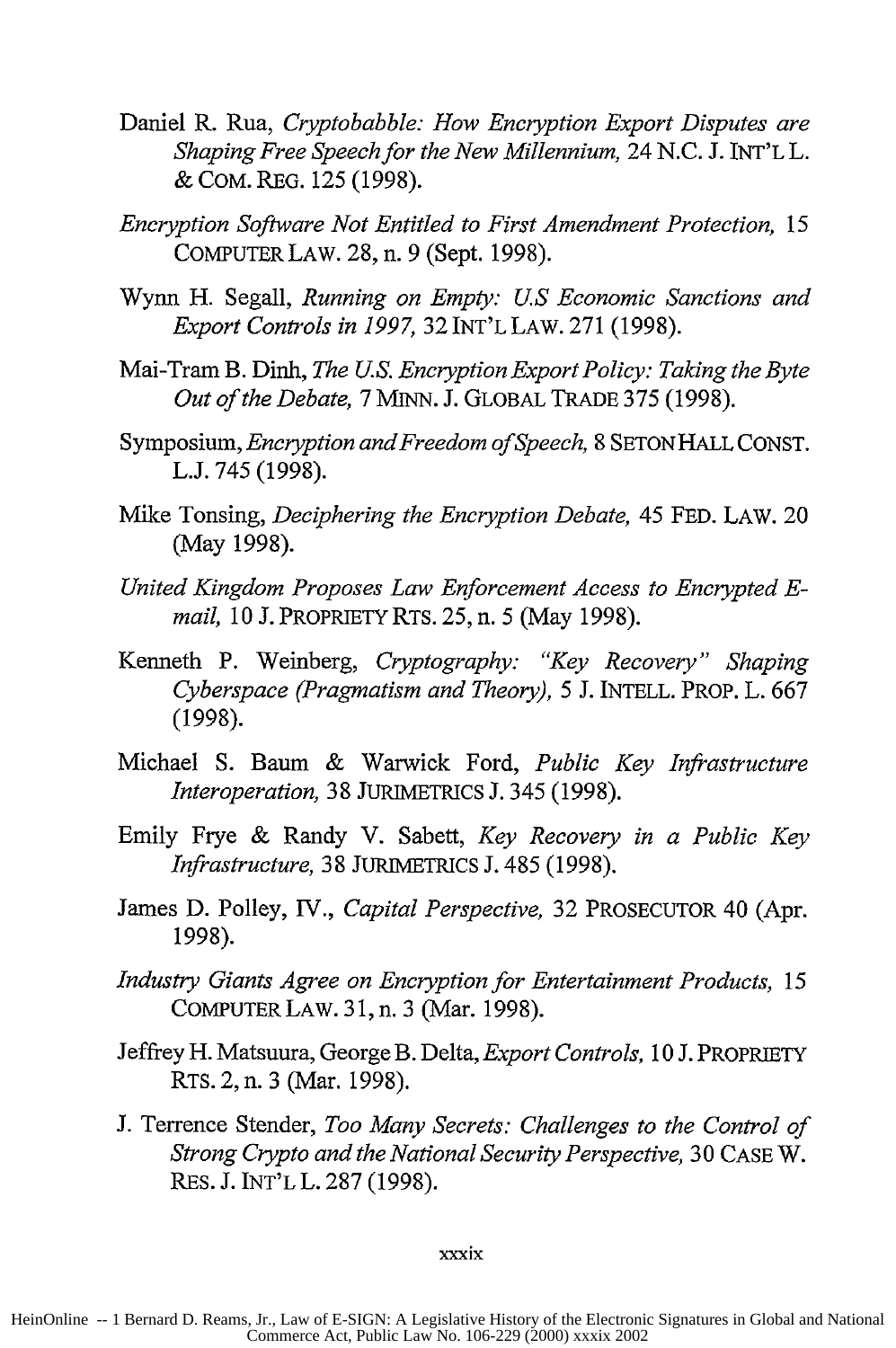- Russell V. Stevenson, Jr., *The Regulation of Electronic Payment Systems: Ten Obvious Observations,* GLASSERLEGALWORKS- CLE 117(1998).
- Albert Barsocchini, Esq., *Should E-mail Between a Lawyer and a Client Be Encrypted, GLASSER LEGALWORKS – CLE 47 (1998).*
- James D. Polley, IV., *Encryption,* 31 PROSECUTOR 40 (Dec. 1997).
- Cecil Hunt, *Department of Commerce Export Controls,* 760 PLI Comm. 37 (Dec. 1997).
- Peter D. Troboff, *A Brief Primer on the International Traffic in Arms Regulations ("ITAR'),* 760 PLI comm. 247 (Dec. 1997).
- Carol A. Kalinoski, *Administration ofExport Controls Executive Order 12981,* 760 PLI Comm. 269 (Dec. 1997).
- Larry E. Christensen, *Technology and Software Controls under the Export Administration Regulations,* 760 PLI Comm. 365 (Dec. 1997).
- Cecil Hunt, *Department of Commerce Controls of Reexports and Other Activity Abroad,* 760 PLI Comm. 399 (Dec. 1997).
- Stewart A. Baker, *Encryption: Thinking Seriously About Domestic Controls,* 760 PLI Comm. 439 (Dec. 1997).
- Stewart A. Baker & Michael D. Hintze, *Government Regulation of Encryption: Domestic and International Developments,* 760 PLI Comm. 445 (Dec. 1997).
- W. Clark McFadden, II. & David Bentley, *Evolution of Encryption Controls: Can They Respond to Current Trends?,* 760 PLI Comm. 489 (Dec. 1997).
- Matthew J. McConkey, *Export Detentions and Seizures by U.S. Customs,* 760 PLI Comm. 655 (Dec. 1997).
- John Ellicott et al., *Judicial Review of Administration Actions under Export Laws,* 760 PLI Comm. 671 (Dec. 1997).
- Stewart A. Baker, *Decoding OECD Guidelines for Cryptography Policy,* 31 INT'L LAW. **729 (1997).**

HeinOnline -- 1 Bernard D. Reams, Jr., Law of E-SIGN: A Legislative History of the Electronic Signatures in Global and National Commerce Act, Public Law No. 106-229 (2000) xl 2002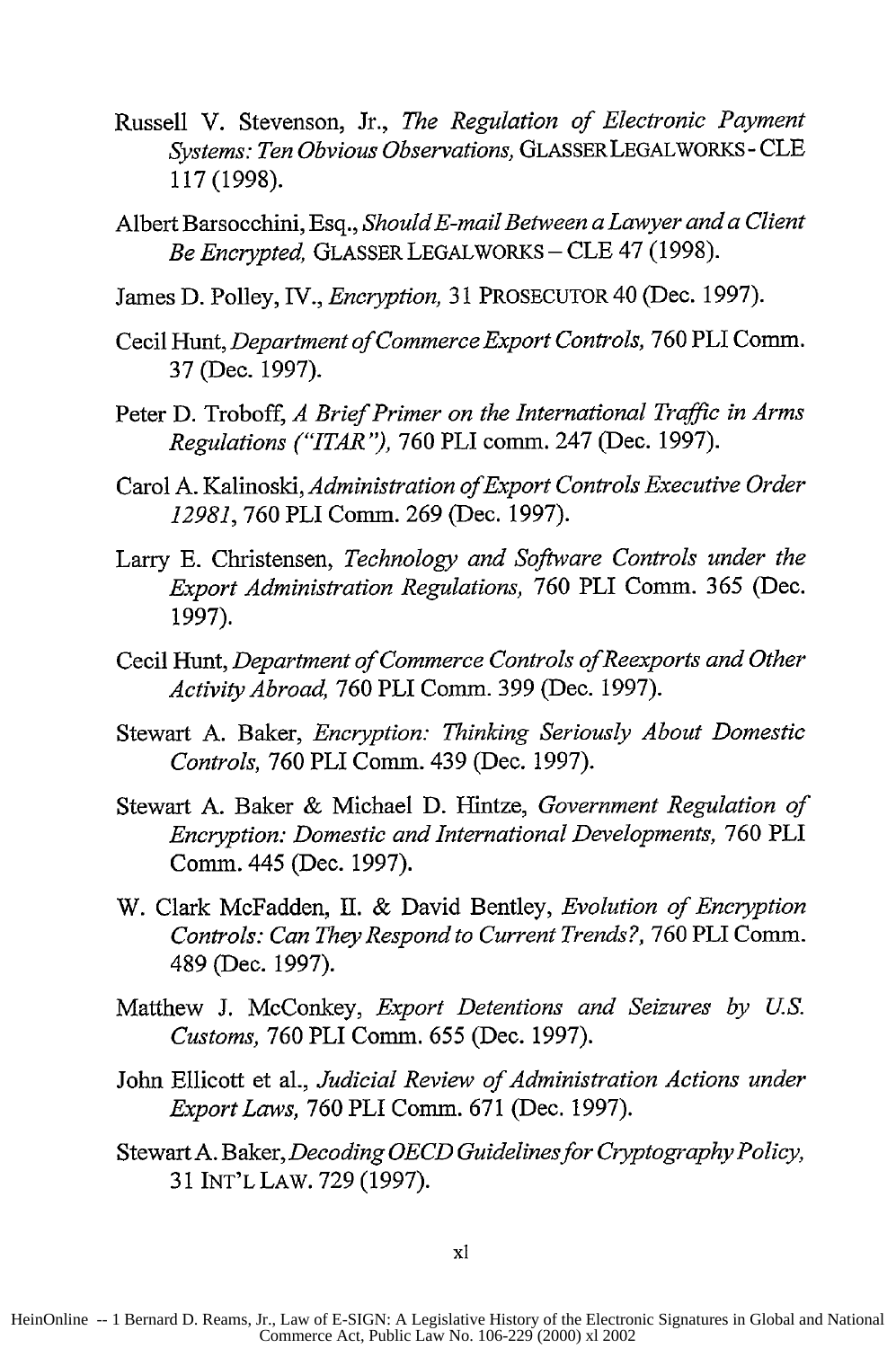- Wyman P. Berryessa, Comment, *EscrowedEncryption Systems: Current Public Policy May Destroy Valued Constitutional Protections,* 23 U. **DAYTON** L. REV. 59 (1997).
- Darren S. Tucker, Comment, *The Federal Government's War on Economic Espionage,* 18 U. PA. J. INT'L ECON. L. 1109 (1997).
- Robert M. O'Neil, *Encryption and the First Amendment,* 2 VA. J.L. & TECH. 1 (1997).
- John A. Fraser, III., *The Use of Encrypted, Coded, and Secret Communications Is an "Ancient Liberty" Protected by the Unites States Constitution,* 2 VA. J.L. & TECH. 2 (1997).
- E. John Park, *Protecting the Core Values of the First Amendment in an Age of New Technologies: Scientific Expression vs. National Security,* 2 VA. J.L. & TECH. 3 (1997).
- Ronald S. Laurie, *Electronic Commerce & Applied Cryptography: Mapping the Patent Minefield,* 491 PLI Pat. 25 (Sept. 1997).
- Bruce Schneider, *Why Cryptography Is Harder Than It Looks,* 491 PLI Pat. 111 (Sept. 1997).
- Marguerite G. Gear, *Summer 1997 Set Bulletin: RSA's Electronic Commerce Newsletter,* 491 PLI Pat. 123 (Sept. 1997).
- Charles Merrill, *Proofof Who, What, and When in Electronic Commerce under the Digital Signature Guidelines,* 491 PLI Pat. 131 (Sept. 1997).
- Maureen S. Dorney, *Digital Signature Legislation,* 491 PLI Pat. 141 (Sept. 1997).
- Rebecca S. Eisner, *Managing Customer Relationships and Avoiding Liabilities on the Internet,* 491 PLI Pat. 205 (Sept. 1997).
- Stewart A. Baker, *Decoding the OECD's Guidelines for Cryptography Policy,* 491 PLI Pat. 265 (Sept. 1997).

HeinOnline -- 1 Bernard D. Reams, Jr., Law of E-SIGN: A Legislative History of the Electronic Signatures in Global and National Commerce Act, Public Law No. 106-229 (2000) xli 2002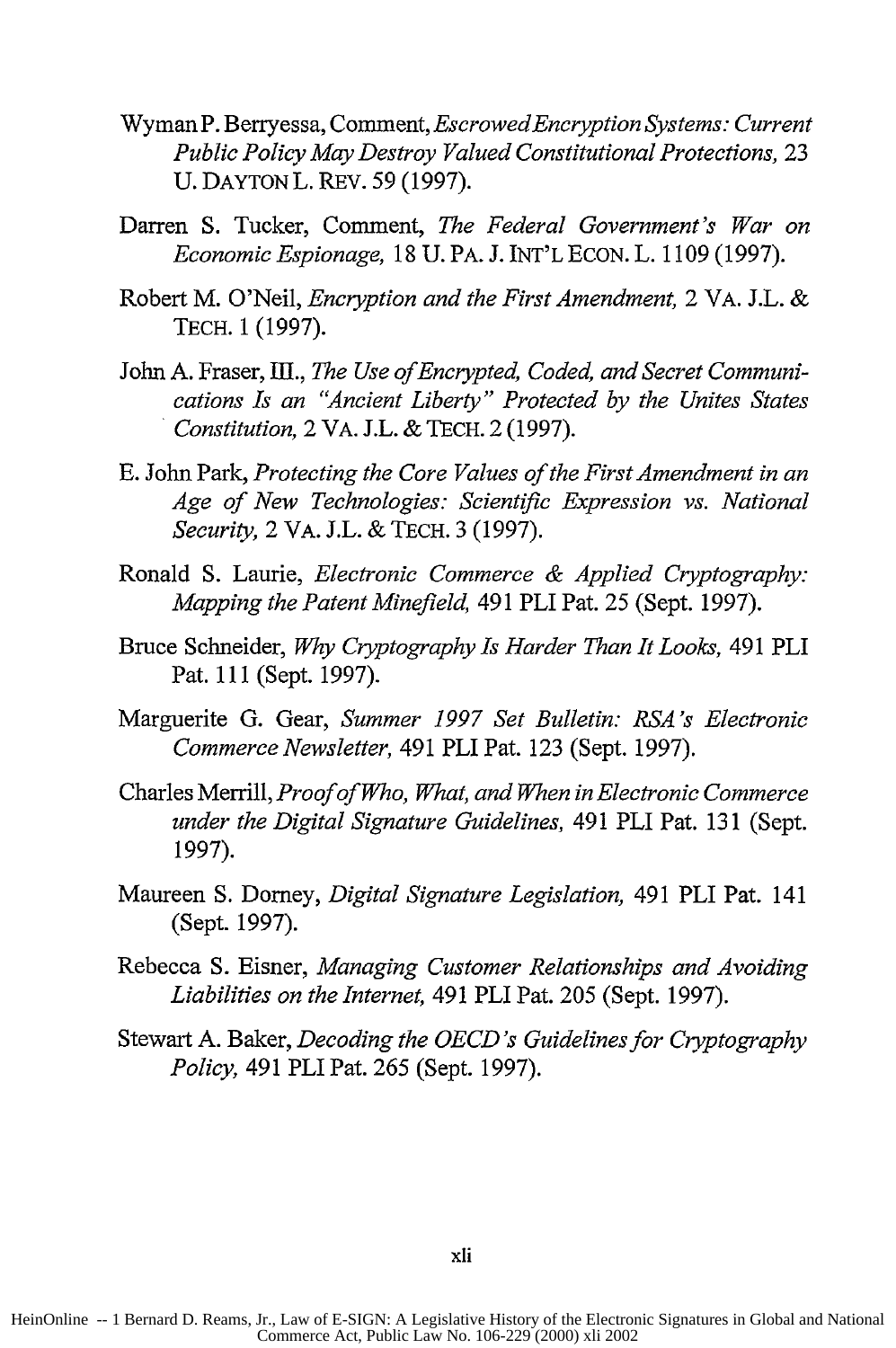HeinOnline -- 1 Bernard D. Reams, Jr., Law of E-SIGN: A Legislative History of the Electronic Signatures in Global and National Commerce Act, Public Law No. 106-229 (2000) xlii 2002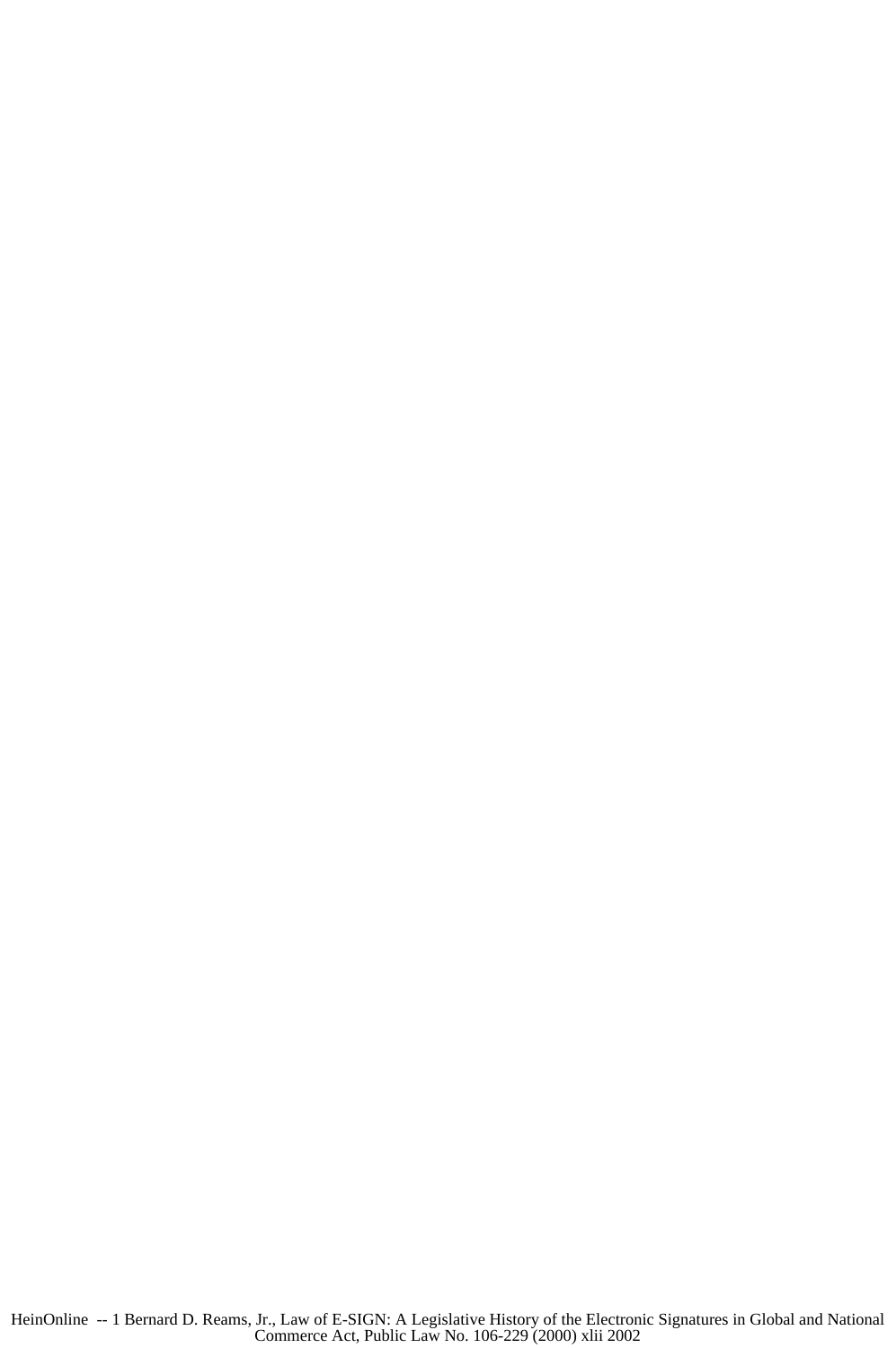Document No. **1**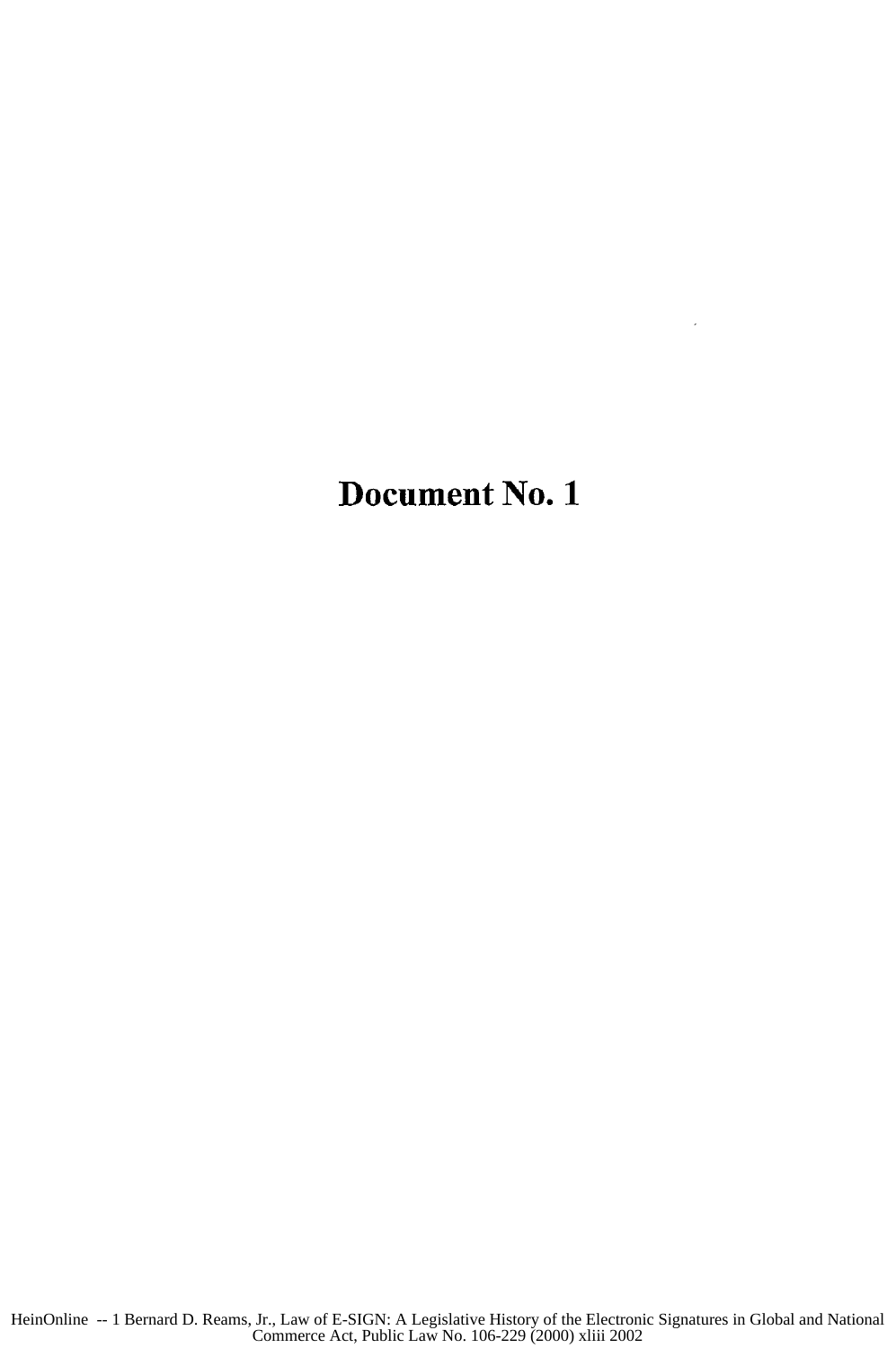HeinOnline -- 1 Bernard D. Reams, Jr., Law of E-SIGN: A Legislative History of the Electronic Signatures in Global and National Commerce Act, Public Law No. 106-229 (2000) xliv 2002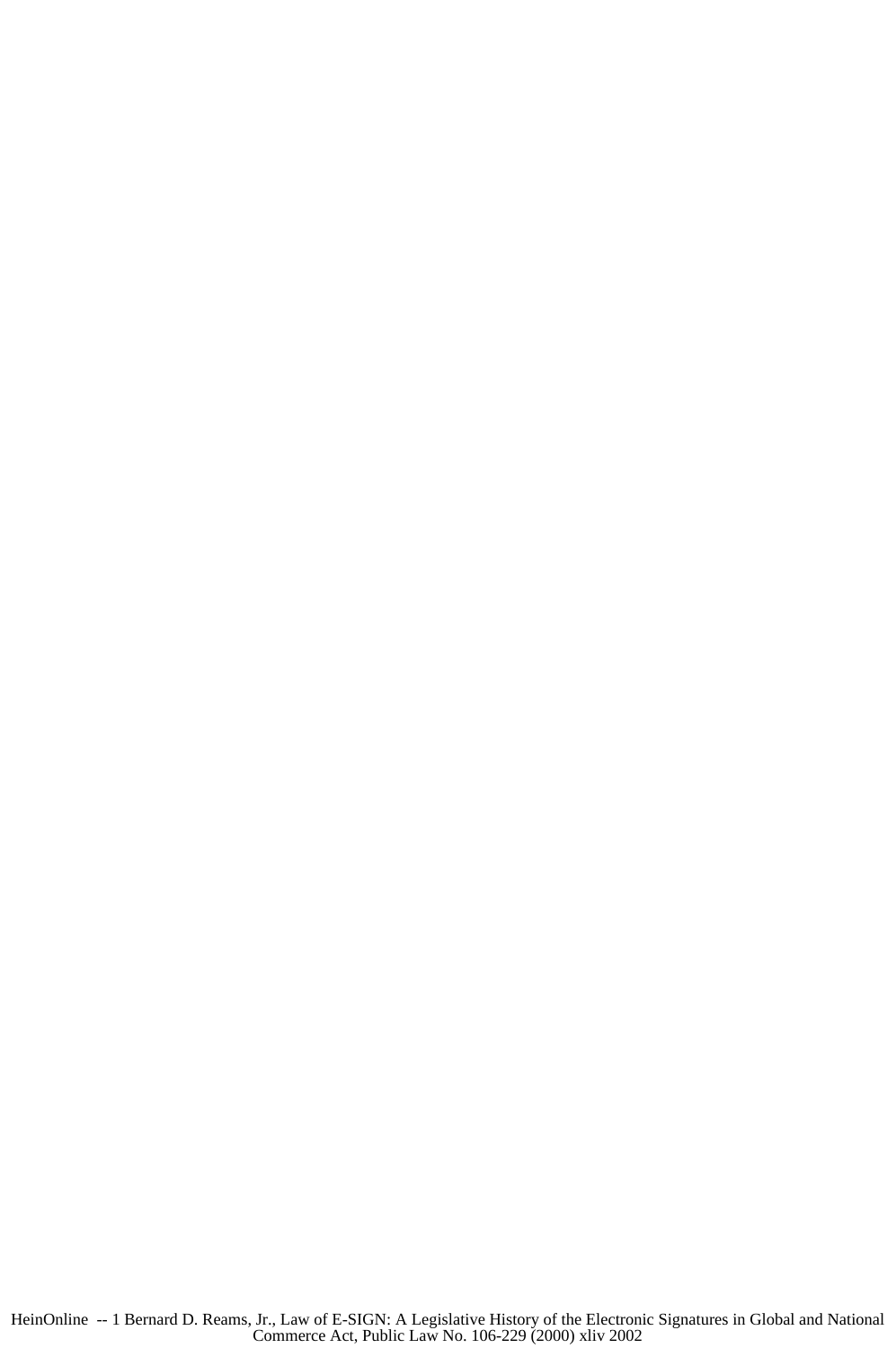PUBLIC LAW 106-229--JUNE 30, 2000

### ELECTRONIC SIGNATURES IN GLOBAL AND NATIONAL COMMERCE ACT